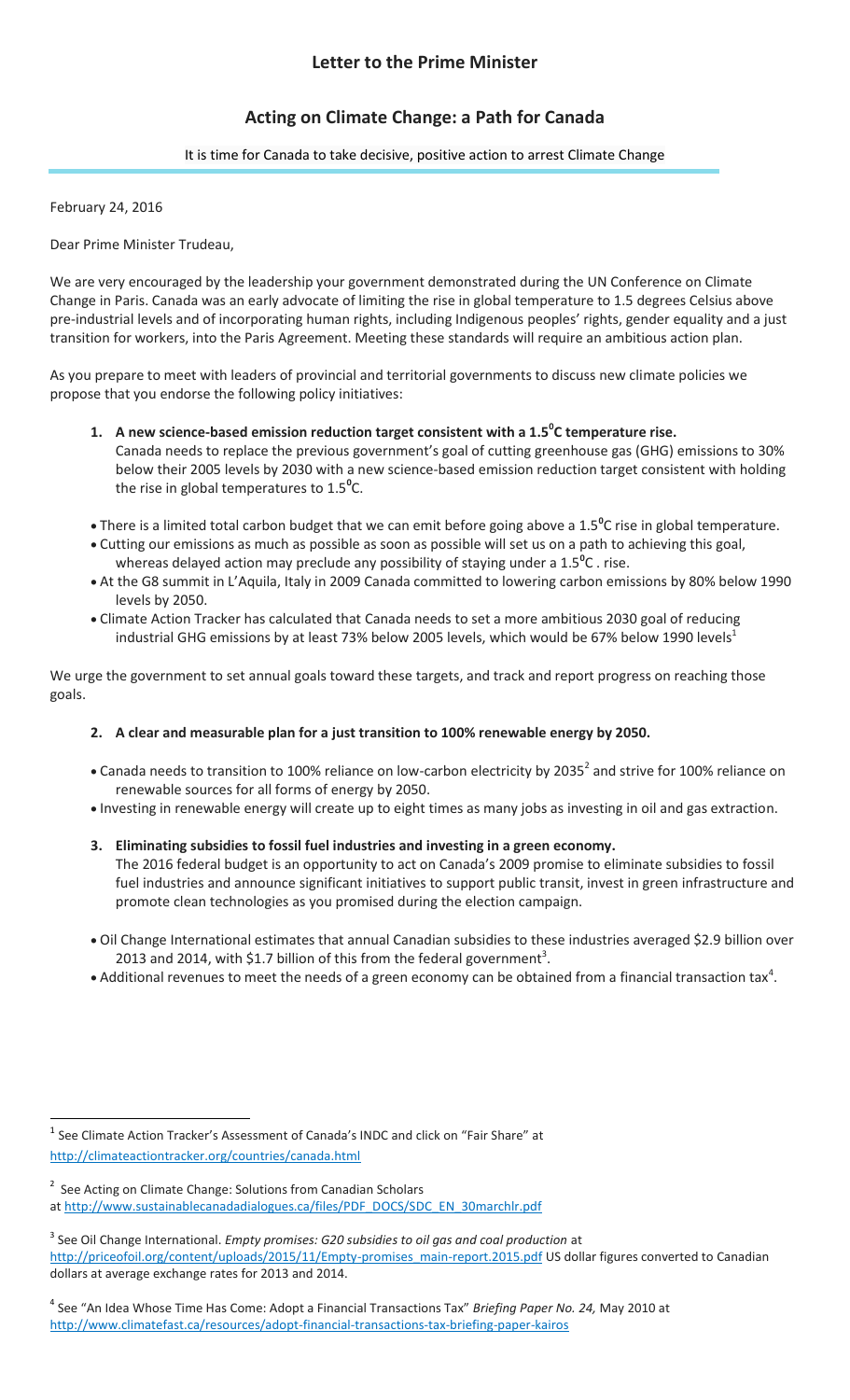- **4. A carbon fee set at \$30 per tonne of GHGs and a commitment to increase it over time**. We urge the government to establish, in consultation with the provinces and territories, a national standard for pricing carbon emissions through a carbon fee set initially at \$30 per tonne of GHGs and increasing in steps to a level consistent with limiting temperature increases to 1.5**<sup>0</sup>** C.
- A steadily rising price on carbon is essential to achieving the CO**<sup>2</sup>** emission reductions goals.
- Public acceptance can be obtained by designing a program that provides a dividend refunded to middle- and low-income households.
- With the price of oil so low this is an opportune time to introduce a carbon fee commensurate with the impact of CO**<sup>2</sup>** emissions on our climate.
- A carbon fee would work well in combination with other regulatory measures.
- **5. A far reaching, permanent regulatory approval process for assessing energy projects**. A new, permanent regulatory approval process for assessing energy projects, including pipelines, must be put in place to replace the flawed process under the National Energy Board.
- Although the interim assessment measures announced in January for the Trans Mountain and Energy East pipelines are a step forward, they need to be strengthened.
- While the interim measures pledge "meaningful consultation" with Indigenous peoples and accommodation where appropriate, they fall short of endorsing Indigenous peoples' rights to free, prior and informed consent as required by the UN *Declaration on the Rights of Indigenous Peoples* which your government has promised to uphold.
- While they promise to assess the upstream greenhouse gas emissions linked to projects under review, they do not take into account the larger downstream carbon footprint of the products carried once they are burned. Whether emissions are generated in Canada or overseas they have measurable injurious consequences for our climate.
- **6. \$4 billion a year for climate adaptation and mitigation measures in the Global South.** Prior to the Paris conference you announced \$2.65 billion in funding, over five years, for climate adaptation and mitigation measures in developing countries.
- Based on precedents where Canada has contributed 3% to 4% of multilateral funds, Canada's fair share of the US\$100 billion promised in the Paris Decision document would require a contribution of \$4 billion a year by 2020.

This is a defining moment for your government – and indeed for our country. You have a tremendous opportunity to set Canada on the path to a safer climate future. It will take both vision and courage to take this path. You can do so knowing you have a broad base of support.

Climate change poses many significant threats to world peace if decisive actions are not taken. Urgent and concrete action is also intrinsically linked to the well-being of all Canadians, especially young Canadians, who would disproportionately bear the burden of inaction.

Current and future generations are counting on you to be brave and wise and to lead us towards a prosperous, equitable and sustainable future.

Yours sincerely, Lyn Adamson at [climatefast@climatefast.ca.](mailto:climatefast@climatefast.ca) John Dillon at [jdillon@kairoscanada.org](mailto:jdillon@kairoscanada.org) for the ClimateFast and KAIROS teams, and the 56 concerned organizations which have signed below.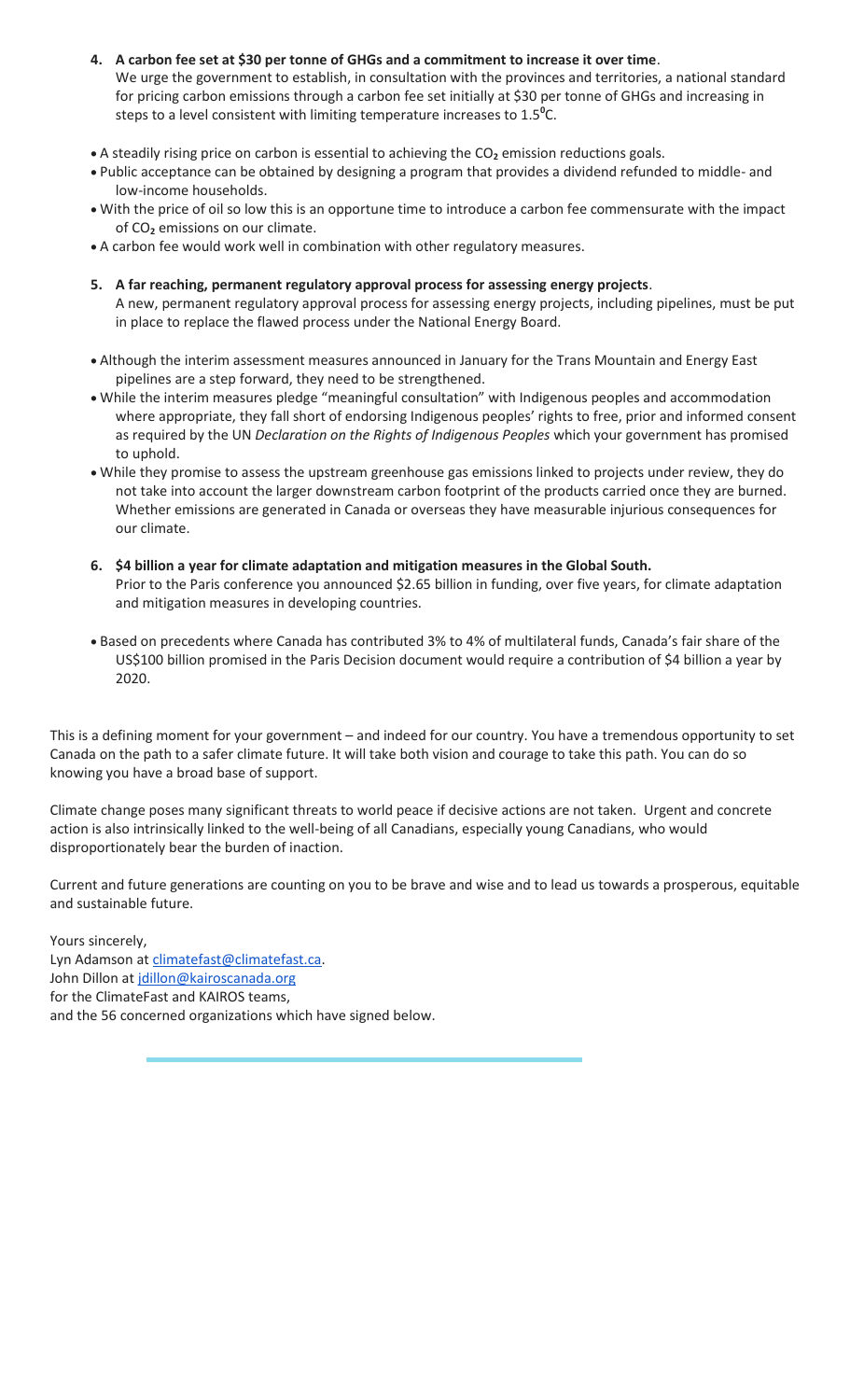## Letter to the Premiers

# Acting on Climate Change: a Path for Canada

It is time for Canada to take decisive, positive action to arrest Climate Change

February 24, 2016

Dear Premier

We are very encouraged by the leadership the federal government demonstrated during the UN Conference on Climate Change in Paris. Canada was an early advocate of limiting the rise in global temperature to 1.5 degrees Celsius above pre-industrial levels and of incorporating human rights, including Indigenous peoples' rights, gender equality and a just transition for workers, into the Paris Agreement. Meeting these standards will require an ambitious action plan.

Our provincial governments play a crucial role in environmental issues. Only with your leadership and support of federal initiatives can Canada move forward to achieve these important climate goals.

When you meet with the Prime Minister to discuss new climate policies we propose that you endorse the following policy initiatives:

- **1. A new science-based emission reduction target consistent with a 1.5<sup>0</sup> C temperature rise.** Canada needs to replace the previous government's goal of cutting greenhouse gas (GHG) emissions to 30% below their 2005 levels by 2030 with a new science-based emission reduction target consistent with holding the rise in global temperatures to 1.5**<sup>0</sup>** C.
- There is a limited total carbon budget that we can emit before going above a 1.5**<sup>0</sup>** C rise in global temperature.
- Cutting our emissions as much as possible as soon as possible will set us on a path to achieving this goal, whereas delayed action may preclude any possibility of staying under a 1.5**<sup>0</sup>** C rise.
- At the G8 summit in L'Aquila, Italy in 2009 Canada committed to lowering carbon emissions by 80% below 1990 levels by 2050.
- Climate Action Tracker has calculated that Canada needs to set a more ambitious 2030 goal of reducing industrial GHG emissions by at least 73% below 2005 levels, which would be 67% below 1990 levels.<sup>1</sup>

We urge the government to set annual goals toward these targets, and track and report progress on reaching those goals.

## **2. A clear and measurable plan for a just transition to 100% renewable energy by 2050.**

- Canada needs to transition to 100% reliance on low-carbon electricity by 2035<sup>2</sup> and strive for 100% reliance on renewable sources for all forms of energy by 2050.
- Investing in renewable energy will create up to eight times as many jobs as investing in oil and gas extraction.
- **3. Eliminating subsidies to fossil fuel industries and investing in a green economy.** The 2016 federal budget is an opportunity to act on Canada's 2009 promise to eliminate subsidies to fossil fuel industries and announce significant initiatives to support public transit, invest in green infrastructure and promote clean technologies as the Prime Minister promised during the election campaign.
- Oil Change International estimates that annual Canadian subsidies to these industries averaged \$2.9 billion over 2013 and 2014, with \$1.2 billion of this from provincial governments. $^3$
- Additional revenues to meet the needs of a green economy can be obtained from a financial transaction tax.<sup>4</sup>

 $\overline{\phantom{a}}$ 

<sup>&</sup>lt;sup>1</sup> See Acting on Climate Change: Solutions from Canadian Scholars

at [http://www.sustainablecanadadialogues.ca/files/PDF\\_DOCS/SDC\\_EN\\_30marchlr.pdf](http://facebook.us10.list-manage2.com/track/click?u=42e5b08c2c7b7160835114c88&id=4d0e03d24e&e=3cc0f2e7b9)

<sup>&</sup>lt;sup>2</sup> See Acting on Climate Change: Solutions from Canadian Scholars at [http://www.sustainablecanadadialogues.ca/files/PDF\\_DOCS/SDC\\_EN\\_30marchlr.pdf](http://facebook.us10.list-manage2.com/track/click?u=42e5b08c2c7b7160835114c88&id=637fa75055&e=cf495b40d7)

<sup>3</sup> See Oil Change International. *Empty promises: G20 subsidies to oil gas and coal production* at [http://priceofoil.org/content/uploads/2015/11/Empty-promises\\_main-report.2015.pdf](http://facebook.us10.list-manage1.com/track/click?u=42e5b08c2c7b7160835114c88&id=0ee178dea9&e=3cc0f2e7b9) US dollar figures converted to Canadian dollars at average

exchange rates for 2013 and 2014.

<sup>4</sup> See "An Idea Whose Time Has Come: Adopt a Financial Transactions Tax" *Briefing Paper No. 24,* May 2010 at [http://www.climatefast.ca/resources/adopt-financial-transactions-tax-briefing-paper-kairos](http://facebook.us10.list-manage.com/track/click?u=42e5b08c2c7b7160835114c88&id=dbd49c65d9&e=cf495b40d7)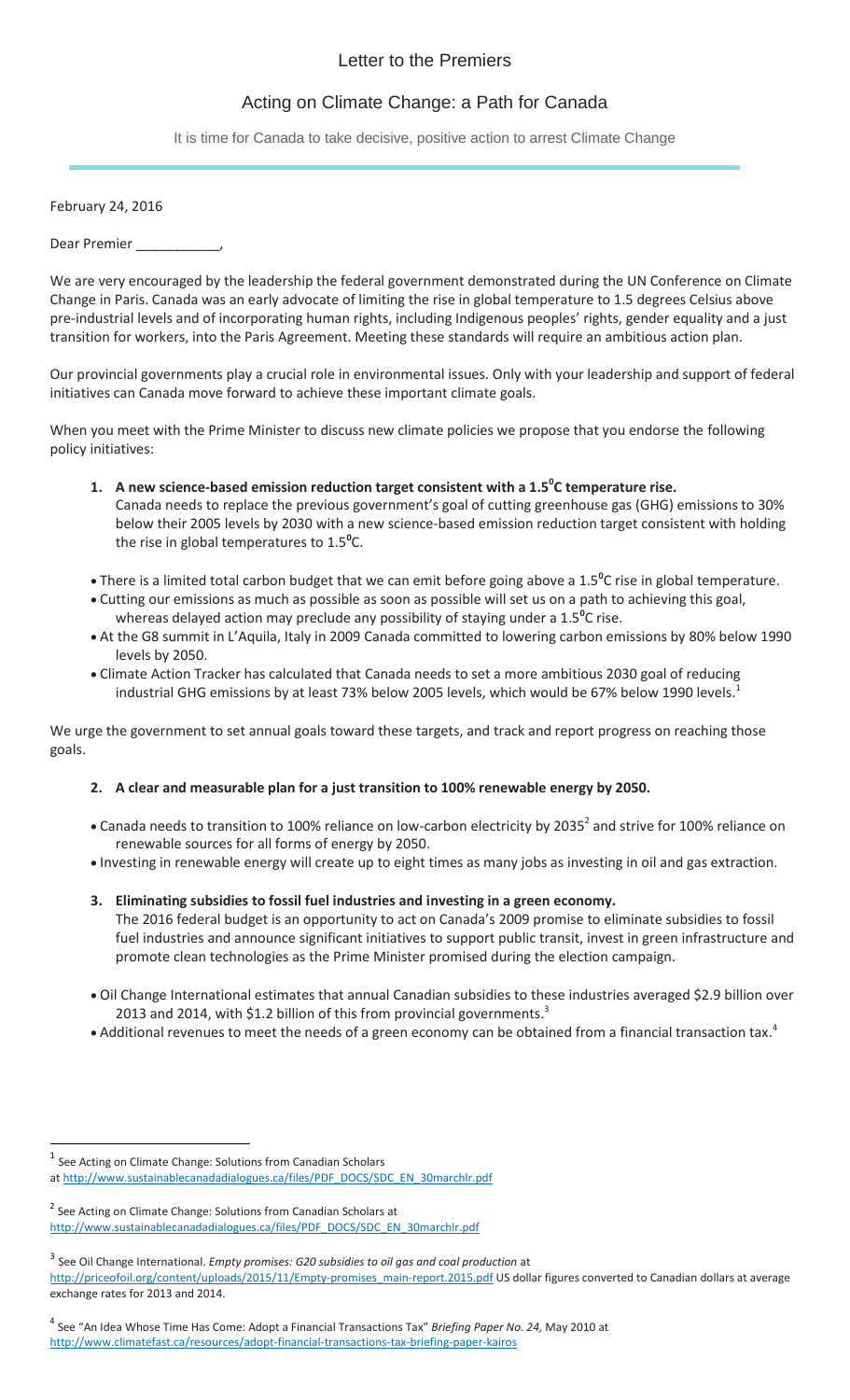- **4. A carbon fee set at \$30 per tonne of GHGs and a commitment to increase it over time.** We urge federal, provincial and territorial governments to establish a national standard for pricing carbon emissions through a carbon fee set initially at \$30 per tonne of GHGs and increasing in steps to a level consistent with limiting temperature increases to 1.5**<sup>0</sup>** C.
- A steadily rising price on carbon is essential to achieving the CO**<sup>2</sup>** emission reductions goals.
- Public acceptance can be obtained by designing a program that provides a dividend refunded to middle- and low-income households.
- With the price of oil so low this is an opportune time to introduce a carbon fee commensurate with the impact of CO**<sup>2</sup>** emissions on our climate.
- A carbon fee would work well in combination with other regulatory measures.
- **5. A far reaching, permanent regulatory approval process for assessing energy projects**. A new, permanent regulatory approval process for assessing energy projects, including pipelines, must be put in place to replace the flawed process under the National Energy Board.
- Although the interim assessment measures announced in January for the Trans Mountain and Energy East pipelines are a step forward, they need to be strengthened.
- While the interim measures pledge "meaningful consultation" with Indigenous peoples and accommodation where appropriate, they fall short of endorsing Indigenous peoples' rights to free, prior and informed consent as required by the UN *Declaration on the Rights of Indigenous Peoples* which your government has promised to uphold.
- While they promise to assess the upstream greenhouse gas emissions linked to projects under review, they do not take into account the larger downstream carbon footprint of the products carried once they are burned. Whether emissions are generated in Canada or overseas they have measurable injurious consequences for our climate.
- **6. \$4 billion a year for climate adaptation and mitigation measures in the Global South.** Prior to the Paris, the federal government announced \$2.65 billion in funding, over five years, for climate adaptation and mitigation measures in developing countries.
- Based on precedents where Canada has contributed 3% to 4% of multilateral funds, Canada's fair share of the US\$100 billion promised in the Paris Decision document would require a contribution of \$4 billion a year by 2020.

This is a defining moment for Canada. Together the provinces, territories, and federal government have a tremendous opportunity to set Canada on the path to a safer climate future. It will take both vision and courage to take this path. You can do so knowing you have a broad base of support.

Climate change poses many significant threats to world peace if decisive actions are not taken. Urgent and concrete action is also intrinsically linked to the well-being of all Canadians, especially young Canadians, who would disproportionately bear the burden of inaction.

Current and future generations are counting on you to be brave and wise and to lead us towards a prosperous, equitable and sustainable future.

Yours sincerely, Lyn Adamson at [climatefast@climatefast.ca.](mailto:climatefast@climatefast.ca) John Dillon at [jdillon@kairoscanada.org](mailto:jdillon@kairoscanada.org) for the ClimateFast and KAIROS teams, and the 56 concerned organizations which have signed below.